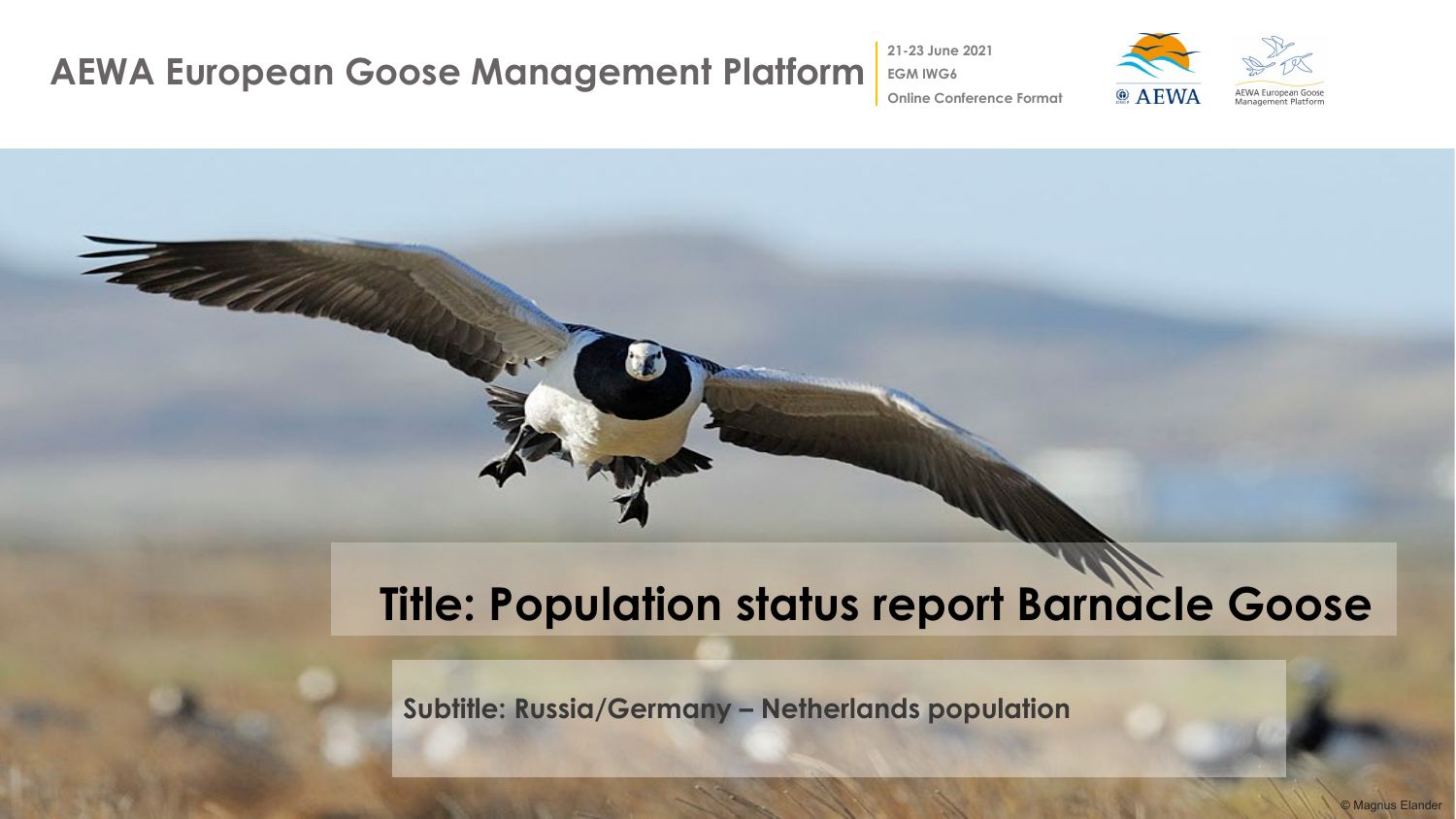**21-23 June 2021**



Document title Doc. AEWA/EGMIWG/6\_6

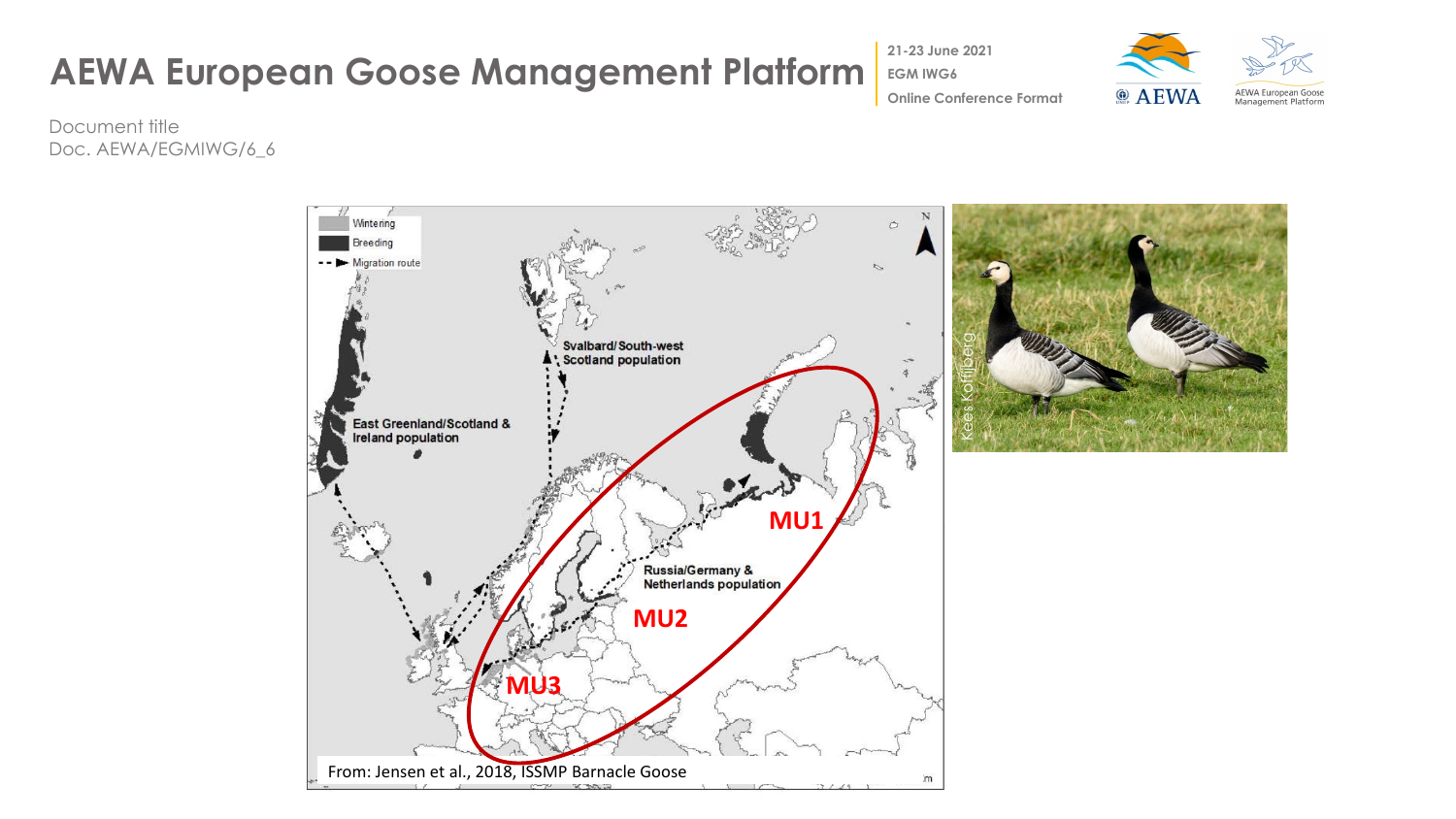



Document title Doc. AEWA/EGMIWG/6\_6

## **Winter surveys (all MUs)**



Current population size entire flyway, January 2019- 2020: ~ 1.4 Million individuals (FRP in AFMP: 380,000)

| Table 5.2. Numbers of Barnacle Geese in January 2019-2020. |           |           |  |  |
|------------------------------------------------------------|-----------|-----------|--|--|
| Country                                                    | 2019      | 2020      |  |  |
| Belgium                                                    | 11,898    | 13,180    |  |  |
| The Netherlands                                            | 698,777   | 739,023   |  |  |
| Germany                                                    | N/A       | N/A       |  |  |
| Denmark                                                    | 249,026   | 259,000   |  |  |
| Sweden                                                     | 96,660    | 68,521    |  |  |
|                                                            |           |           |  |  |
| Total flyway (winter) without Germany                      | 1,056,361 | 1,079,724 |  |  |
| Total including imputed numbers for Germany                | 1,398,777 | 1,432,413 |  |  |

BUT no data received from Germany since January 2017 – last four years imputed (shaded in graph)

Overall trend since 1980 +9 % / yr. Increasingly wintering in DE, DK and SE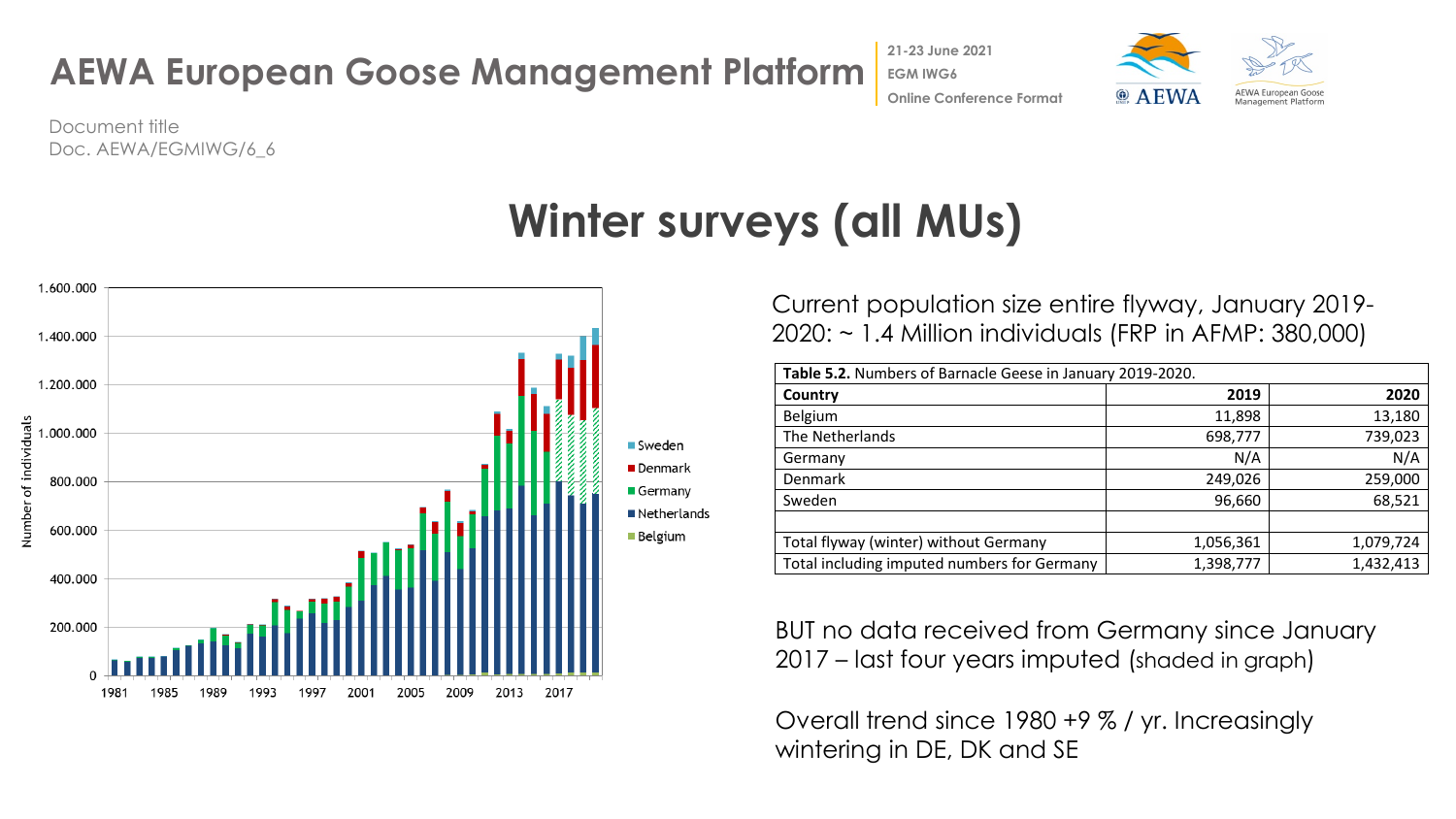

Document title Doc. AEWA/EGMIWG/6\_6

# **Summer surveys (MU2 & 3, individuals** *not* **pairs)**

| Table 5.3. Numbers of Barnacle Geese in July 2019-2020 in MU2 and MU3. Numbers for            |        |        |
|-----------------------------------------------------------------------------------------------|--------|--------|
| Belgium represent an estimate. Birds in Russia may be (partly) included by counts in Finland. |        |        |
| Country / MU                                                                                  | 2019   | 2020   |
| <b>MU 2:</b>                                                                                  |        |        |
| Finland                                                                                       | 33,707 | 32,900 |
| Estonia                                                                                       | N/A    | N/A    |
| Russia                                                                                        | N/A    | N/A    |
| Sweden                                                                                        | N/A    | N/A    |
| Norway - Oslofjord                                                                            | 1777   | 1896   |
| <b>Denmark</b>                                                                                | N/A    | N/A    |
|                                                                                               |        |        |
| $MU$ 3:                                                                                       |        |        |
| Belgium                                                                                       | (500)  | (500)  |
| The Netherlands                                                                               | 53,219 | 54,000 |
| Germany - Nordrhein-Westfalen                                                                 | 714    | 705    |
| Germany - Niedersachsen                                                                       | N/A    | N/A    |
| Germany - Schleswig-Holstein                                                                  | N/A    | N/A    |
|                                                                                               |        |        |



**MU2** only Finland and Oslofjord/Norway. Long-term increase in Finland: +10 % / yr

**MU3** dominated by Netherlands: +6 % / yr, but tends to decline recently

→Estimate MU3 from previous report 65-70,000 ind. likely needs to be revised, pending on data from Germany

 $\rightarrow$  200% treshold for breeding no. (coordinated derogations) in AFMP still valid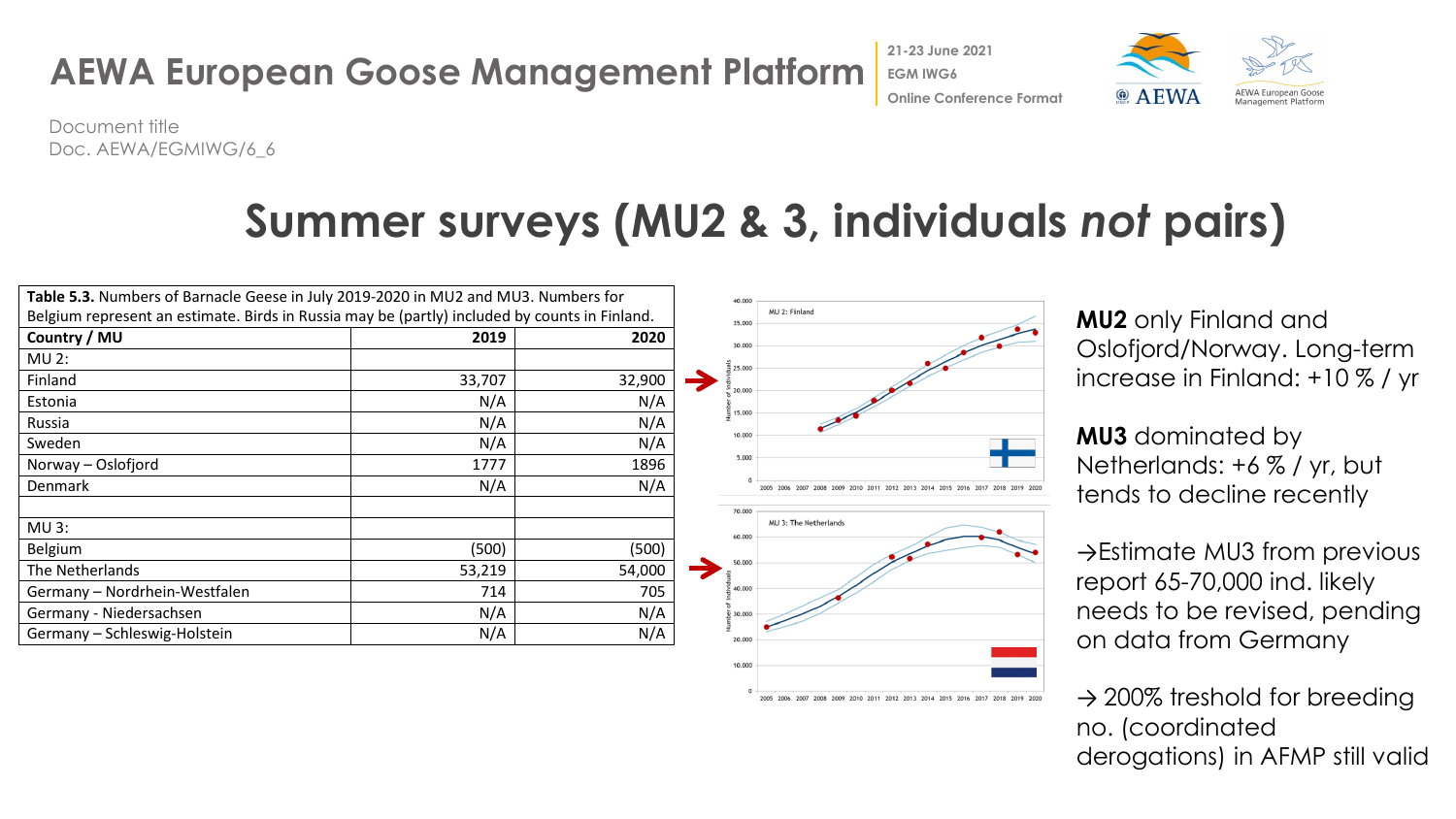

**AEWA European Goose Management Platform** Document title

**EGM IWG6**



**Online Conference Format**

**21-23 June 2021**

Doc. AEWA/EGMIWG/6\_6

**MU1/2** collected in autumn in mainly Netherlands and Northern Germany:

long-term decline and less variation, currently  $\sim$  9 % first-year birds in flocks. General pattern highly similar to other arctic geese like GWfG or TuBG



**MU2/3** collected in July/August in only part of the countries and not always representative: Sedentary populations (NL, DE) seem to have higher productivity as migratory (FI, NO). Finland mainly Helsinki region, decline may be due to densitydependance

## **Productivity**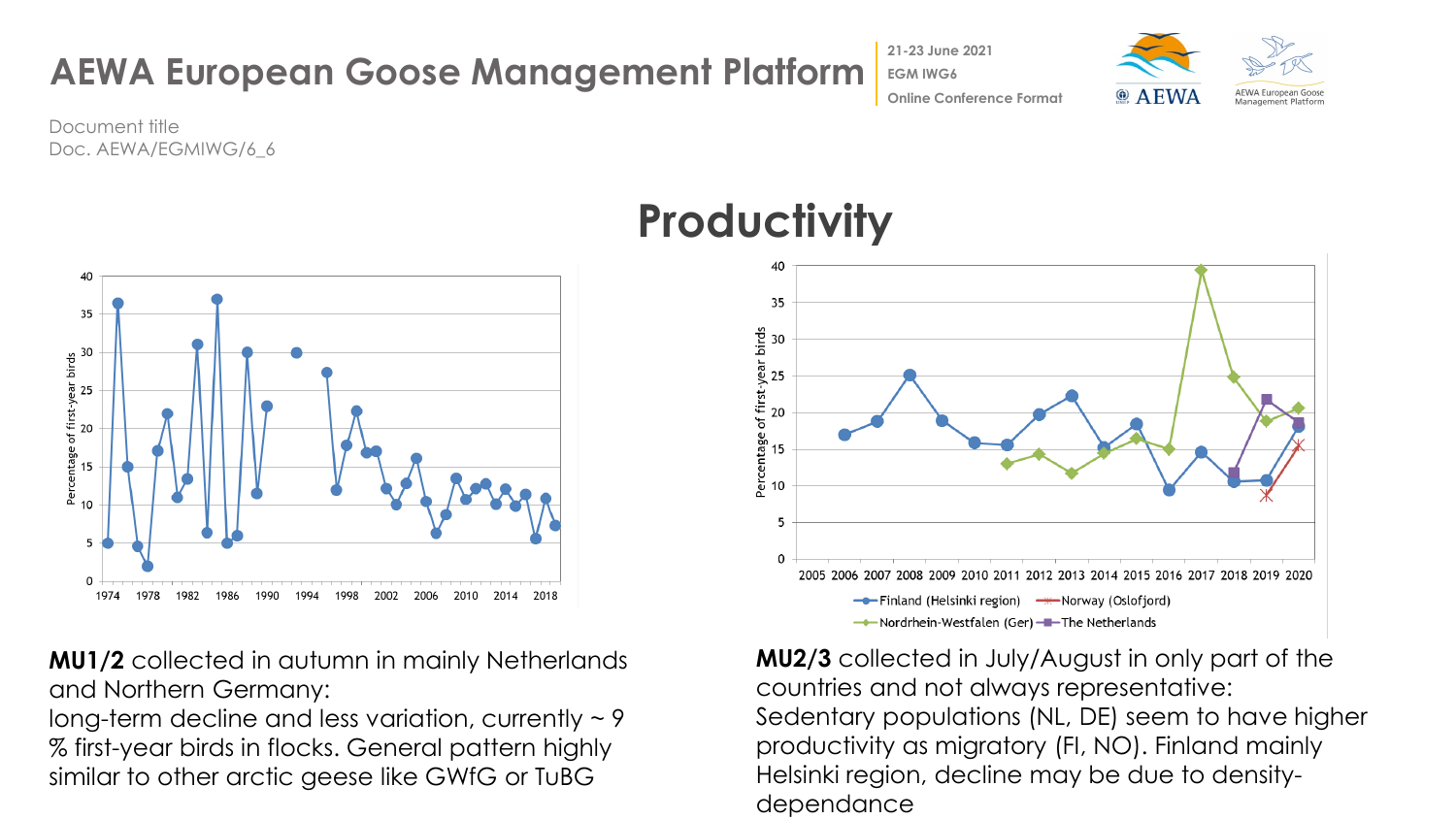### **AEWA European Goose Management Platform Online Conference Format**

**21-23 June 2021 EGM IWG6**



Document title Doc. AEWA/EGMIWG/6\_6



# **Offtake (all MUs)**

Overall increase in numbers killed, to > 70,000 in 2020.

Data missing for several countries 2019 and especially 2020 (EU reporting in progress). Up to 2018 ~85 % of total in NL and DK

### Note:

these only represents derogation figures from either Eionet Data repository or national data. Recently updated with data from DK 2020. Data after 2018 not yet final as not all data submitted to EU yet

Harvest Russia not included (because unknown)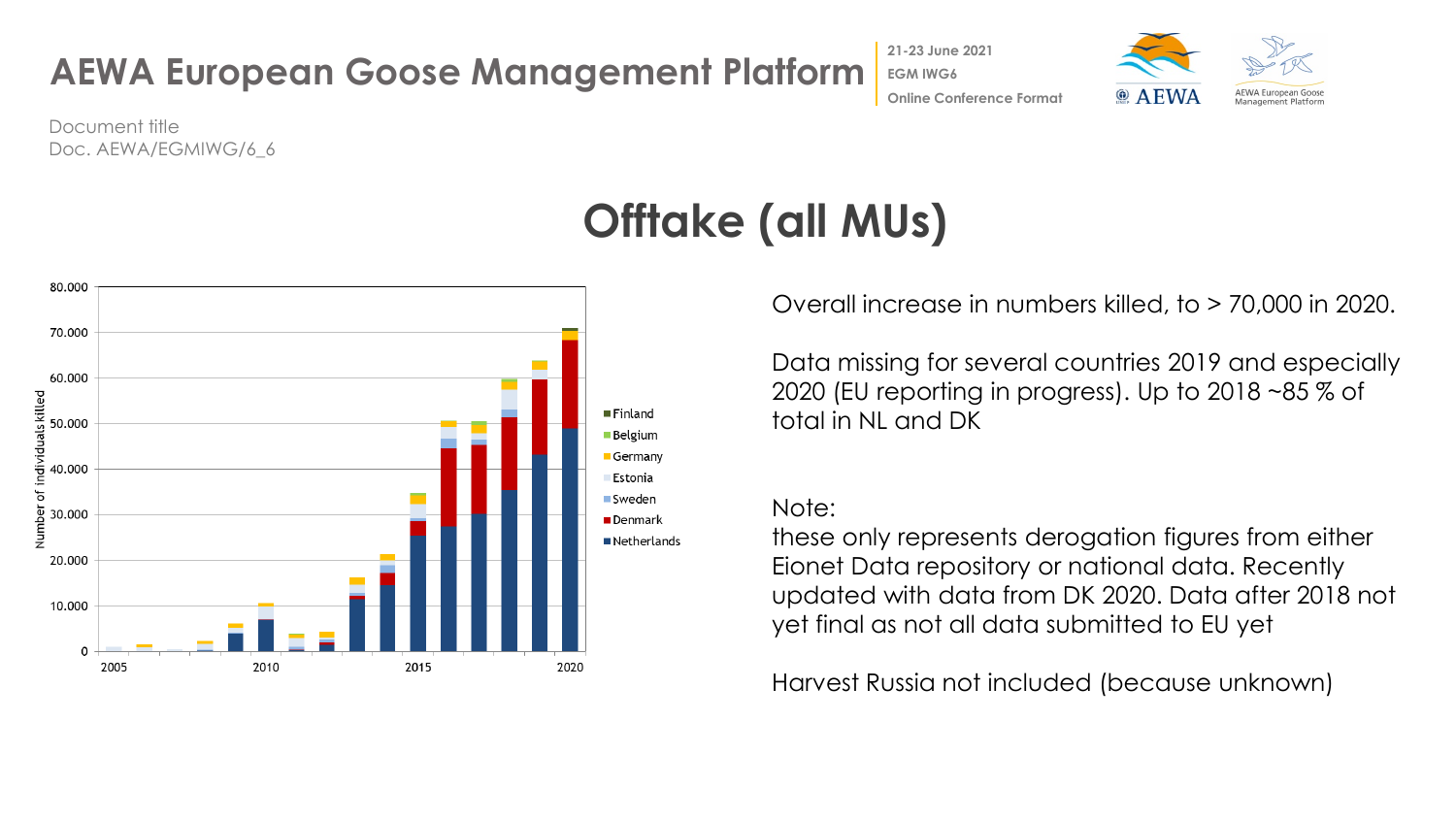

Document title Doc. AEWA/EGMIWG/6\_6



## **Offtake: a closer look 1**

Example from NL (averages 2019-2020) with monthly resolution (data retrieved from regional Wildlife Councils)

29% of killed birds in July (moult catches), only affecting MU3 (sum even 48% of annual offtake from Jun-Sep)

 $\rightarrow$  Thus data with higher temporal resolution (like month) greatly assist in assigning offtake to MUs (in the IPM framework, to assess cumulative impact of derogations)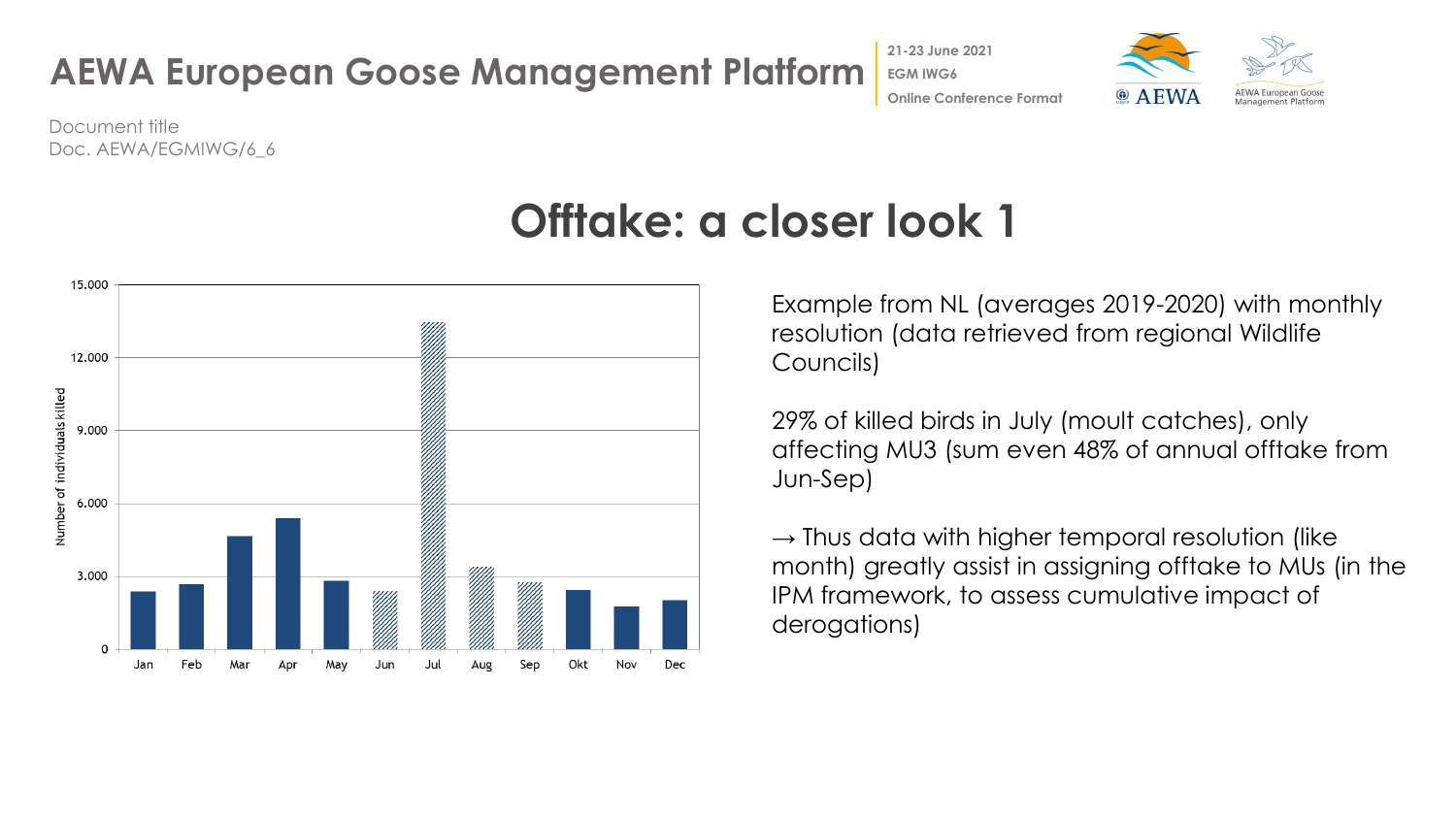**21-23 June 2021**



Document title Doc. AEWA/EGMIWG/6\_6

## **Offtake: a closer look 2**

|                 | Table 5.5. Baseline data on crippling rates recorded for tarnacle Geese. |              |                   |                                        |                                                   |
|-----------------|--------------------------------------------------------------------------|--------------|-------------------|----------------------------------------|---------------------------------------------------|
| Country         | Year or Season                                                           | Time of year | Number<br>sampled | Percentage with<br>embedded<br>pellets | Source                                            |
| Denmark         | 2009                                                                     | spring       | 111               | 12.6                                   | Holm & Madsen, 2012                               |
| Denmark         | 2011                                                                     | spring       | <b>136</b>        | 11.8                                   | Holm & Madsen, 2012                               |
| The Netherlands | 2017                                                                     | summer       | 69                | 24.6                                   | Wageningen Environmental Research,<br>unpublished |
| The Netherlands | 2018/2019                                                                | winter       | 284               | 16.5                                   | Wageningen Environmental Research,<br>unpublished |
| The Netherlands | 2018                                                                     | summer       | 102               | 26.5                                   | Wageningen Environmental Research,<br>unpublished |
| Germany         | 2018/2019                                                                | winter       | 215               | 7.4                                    | Wageningen Environmental Research,<br>unpublished |
| Lithuania       | 2018/2019                                                                | winter       | 29                | 6.9                                    | Wageningen Environmental Research,<br>unpublished |
| Denmark         | 2019                                                                     | spring       | 50                | 18.0                                   | Aarhus University/K. Clausen,<br>unpublished      |

Monitoring of crippling rates by Wageningen Environmental Research & Aarhus University in NL/DE/LT and DK (during ringing operations). Increased data collection as part of AFMP process.

Crippling rates seem to be quite high (when compared to e.g. Pinkfeet) and point at differences between countries and between winter (migratory) and summer (residents), but full assessment (also comparing age-classes, etc.) has to be made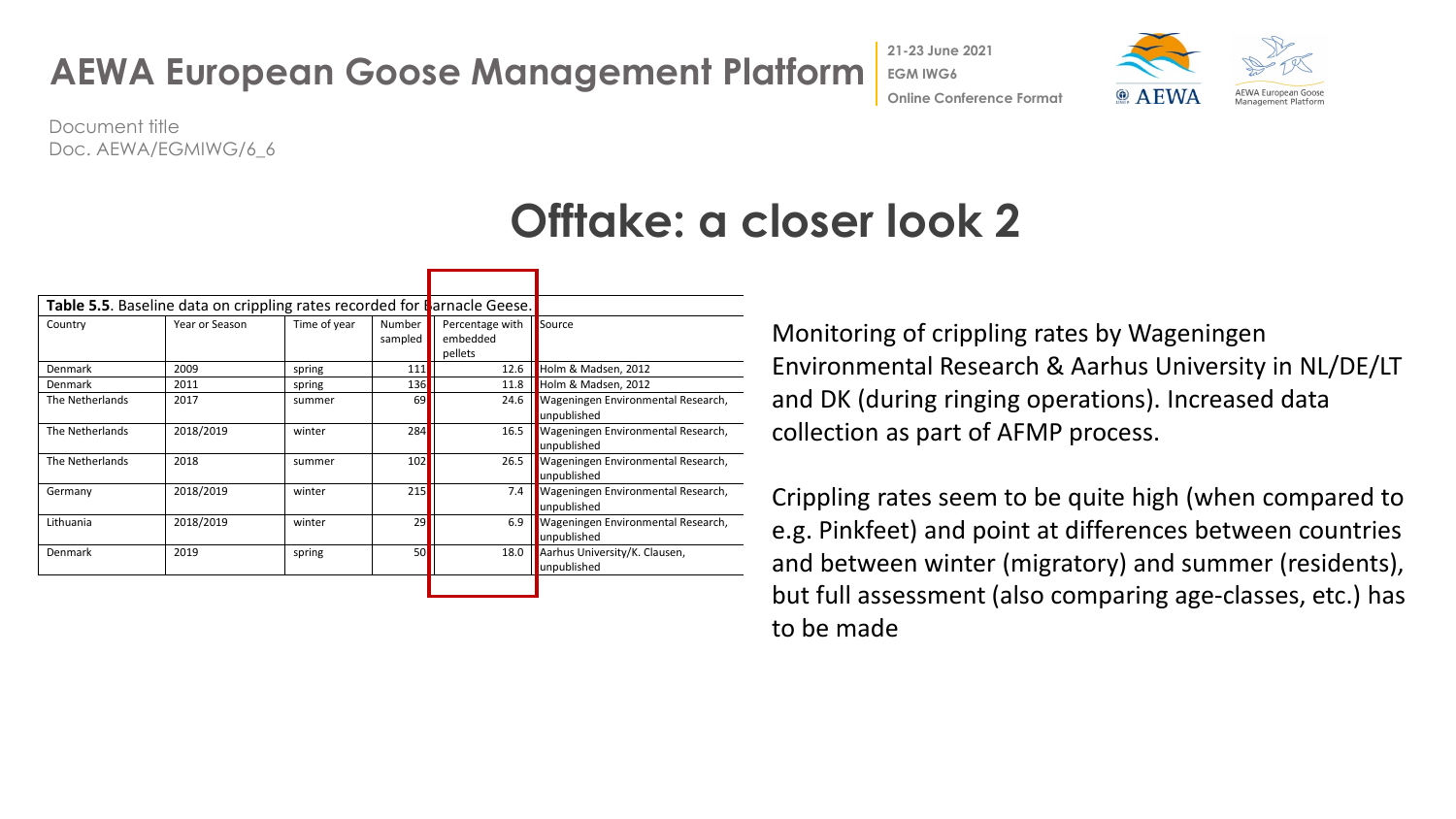## **AEWA European Goose Management Platform**



Document title Doc. AEWA/EGMIWG/6\_6

## **Progress IPM Modelling (Hans Baveco & Paul Goedhart, WENR)**



**MU 1:** Arctic population

- IPM has been set up and performs well (when modelled output and counts compared), presented during IWG5
- Census data, survival and productivity available, derogation data with some assumptions assigned to MUs

**MU 2 and 3:** Baltic and North Sea population

**21-23 June 2021 EGM IWG6**

**Online Conference Format**

- Added to the existing model structure spring 2021 (see appendix in status report)
- Analysis and evaluation in autumn 2021, will be presented during IWG7 (June 2022)
- Mostly only data available for >2005, lacking for parts of Germany and countries in the Baltic, except Finland (planned summer surveys in Baltic). Survival data derived from (older) ringing scheme. Derogation data available but difficult to assign to either MU2 or MU3 (or MU1)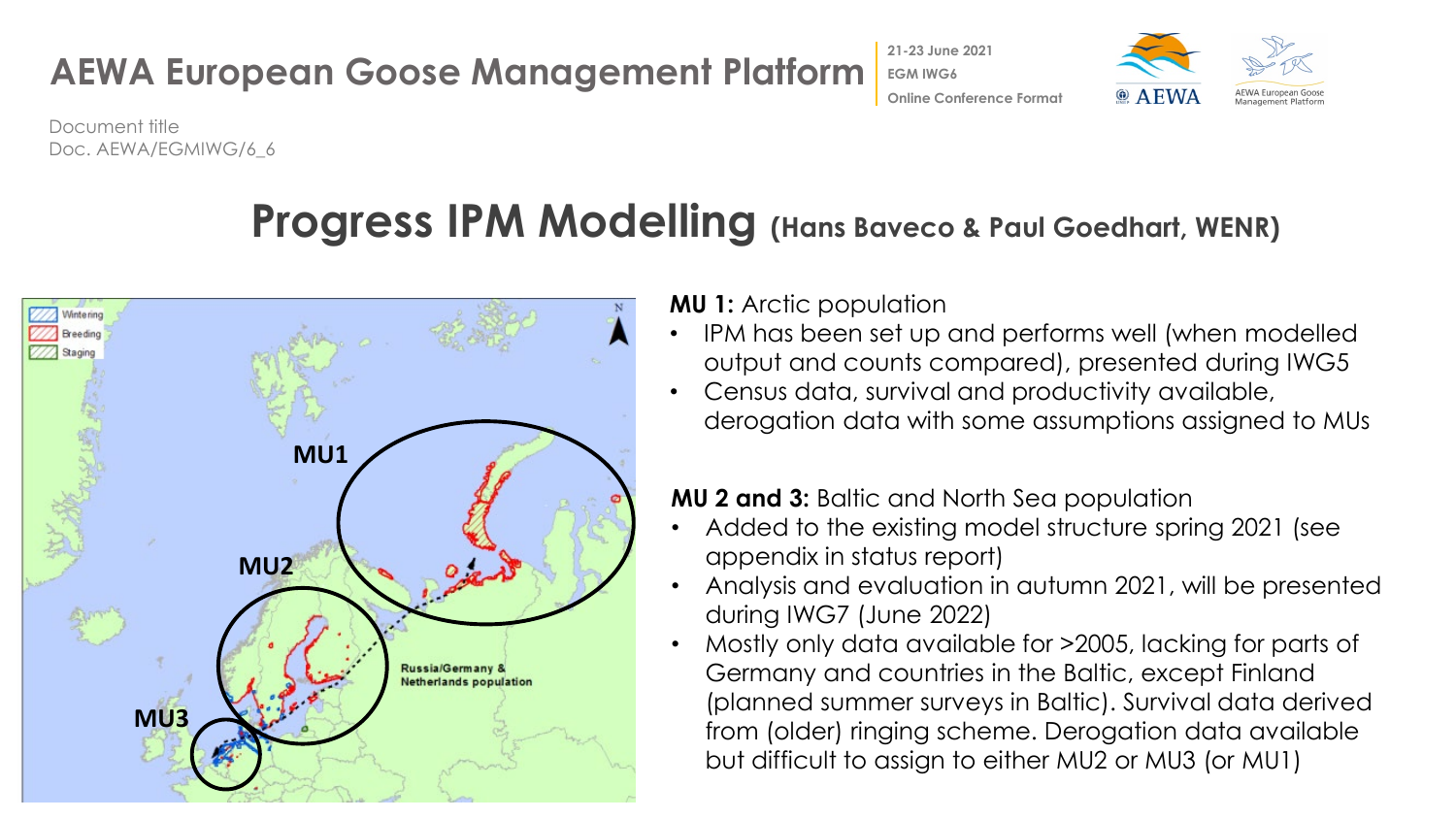

Document title Doc. AEWA/EGMIWG/6\_6

# **To wrap up: main issues that remain**

- Flyway: winter surveys, data missing for Germany 2017-2020, so estimate flyway population comes with some uncertainty (Germany usually had at least ~25% of the wintering pop.)
- MU 2: <u>lack of summer surveys</u> in DK and SE, no estimate for size MU2 possible yet. Productivity data only available in Finland/Oslofjord Norway (some issues if representative for Finland)  $\rightarrow$  surveys (numbers/productivity) planned in 2021-2022 (FGGI)
- MU3: Incomplete coverage of summer surveys in MU3 (parts of Germany missing). Productivity data mainly from NL. Estimate to some extent possible as by far largest share in NL
- Derogation data become available after some time, but often preliminary data are available as well on national level. Higher resolution (time, space) preferable to be able to assign to MU in IPM (and to be able to assess cumulative impact of derogations on MUlevel). Still, harvest data from (spring) hunting in Russia (MU1) is lacking.